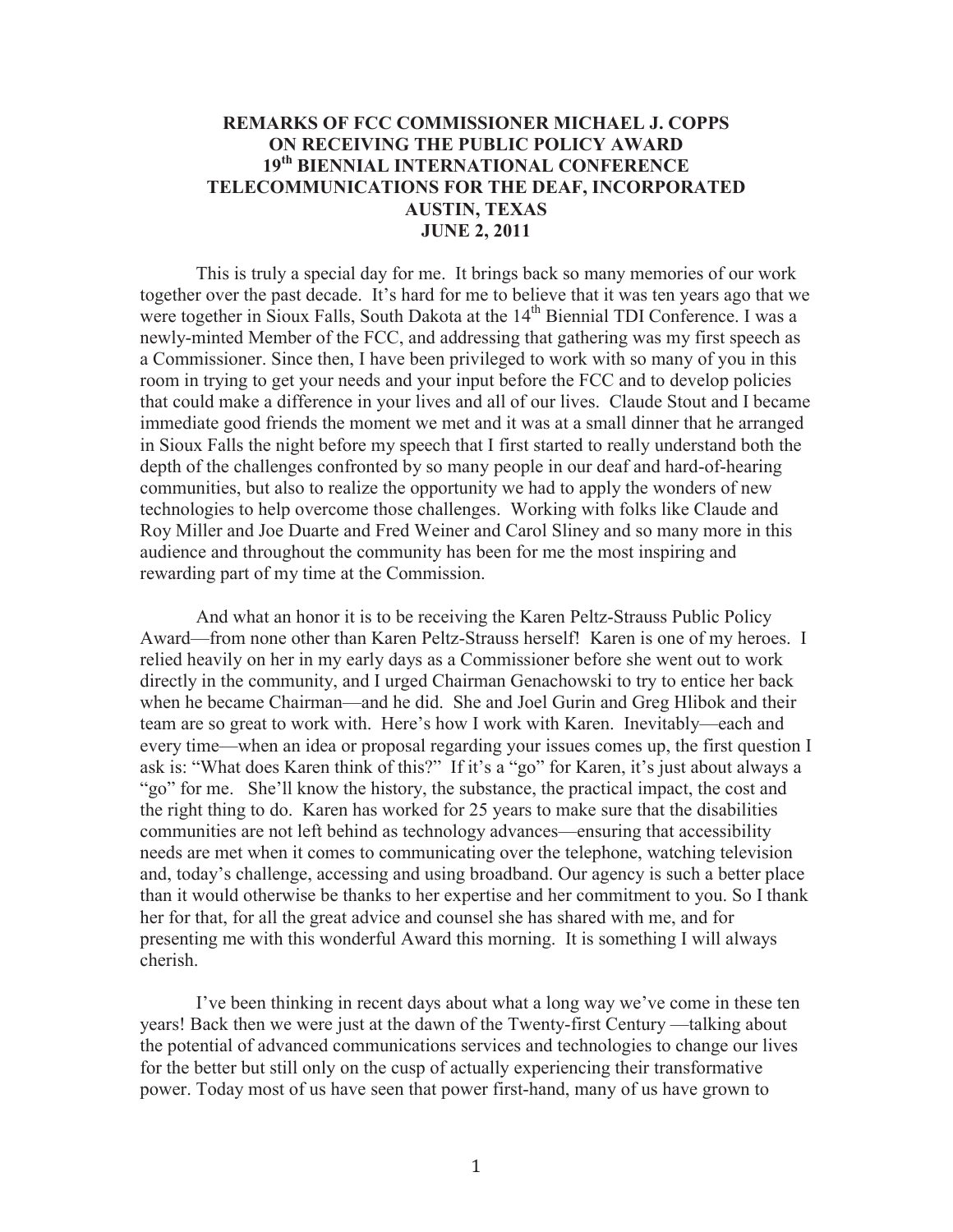depend upon these amazing services and technologies, and we understand that access to broadband—both fixed and mobile—is vitally important to our lives. It's important to our lives as individuals because the door to opportunity is increasingly online. It's where jobs are found and secured, it's where companies recruit. It's important to our health as telehealth and telemedicine become important components of how we care for ourselves. It's important to how we educate ourselves and our kids for the competitive world in which we all live. Broadband is already playing a huge role in education but we haven't seen anything yet—the growth will be both phenomenal and transformative.

Broadband is also central to the future of our country. There is almost no challenge we face that does not have a broadband component as an integral part of its successful resolution. Job creation comes immediately to mind—both helping people find the jobs that are out there, but also creating new jobs through the deployment, adoption and utilization of this expansive information infrastructure. Few people would deny that our country faces competitive commercial challenges from other countries more severe than anything we have encountered since we were a colony a quarter of a millennium ago. Things don't look as assured for our future as once they did. Our economic future comes with no guarantees—only challenges to the preeminence we enjoyed for so long. But broadband can help. It can help us decrease, for example, our costly dependence on foreign fuels. It can also help us put the brakes on the degradation of our environment. And it can do so much more. So we need to grab onto these new tools of the Twenty-first Century and put them to work for ourselves and for our kids who are growing up in a very different world from the one into which you and I were born. The bottom line is this: participation in our economy, our society, and even our democracy increasingly requires high speed Internet access.

For broadband to work it has to be available to all and be utilized by all. Its premise is accessibility to everyone—no matter who they are, where they live, or the particular circumstances of their individual lives. Access to high-speed, high-value broadband is a defining right of this new age. Let's treat it as a civil right because that's how it should be seen. If we don't do that, the differences that already divide America will actually grow and the New Digital Age will instead become the Growing Digital Divide Age. What a tragedy that would be—to have within our grasp the most dynamic, liberating and opportunity-creating information technology in all of history—and let it be used to erect new barriers to inclusion rather than to break down the old. That's why we all need access to affordable broadband and an open Internet.

Earlier this year, we marked the  $15<sup>th</sup>$  Anniversary of the Telecommunications Act. Vice President Al Gore's words at the signing of that bill back in 1996 really captured the true goal of that landmark legislation. He said then, and it still resonates today, "I firmly believe that the proper role of government in the development of the information superhighway is to promote and achieve at every stage of growth, at every level of operation, at every scale, the public interest values of democracy, education, and economic and social well-being for all of our citizens. If we do not see to it that every project, every network, every system addresses the public interest at the beginning, then when will it be addressed?"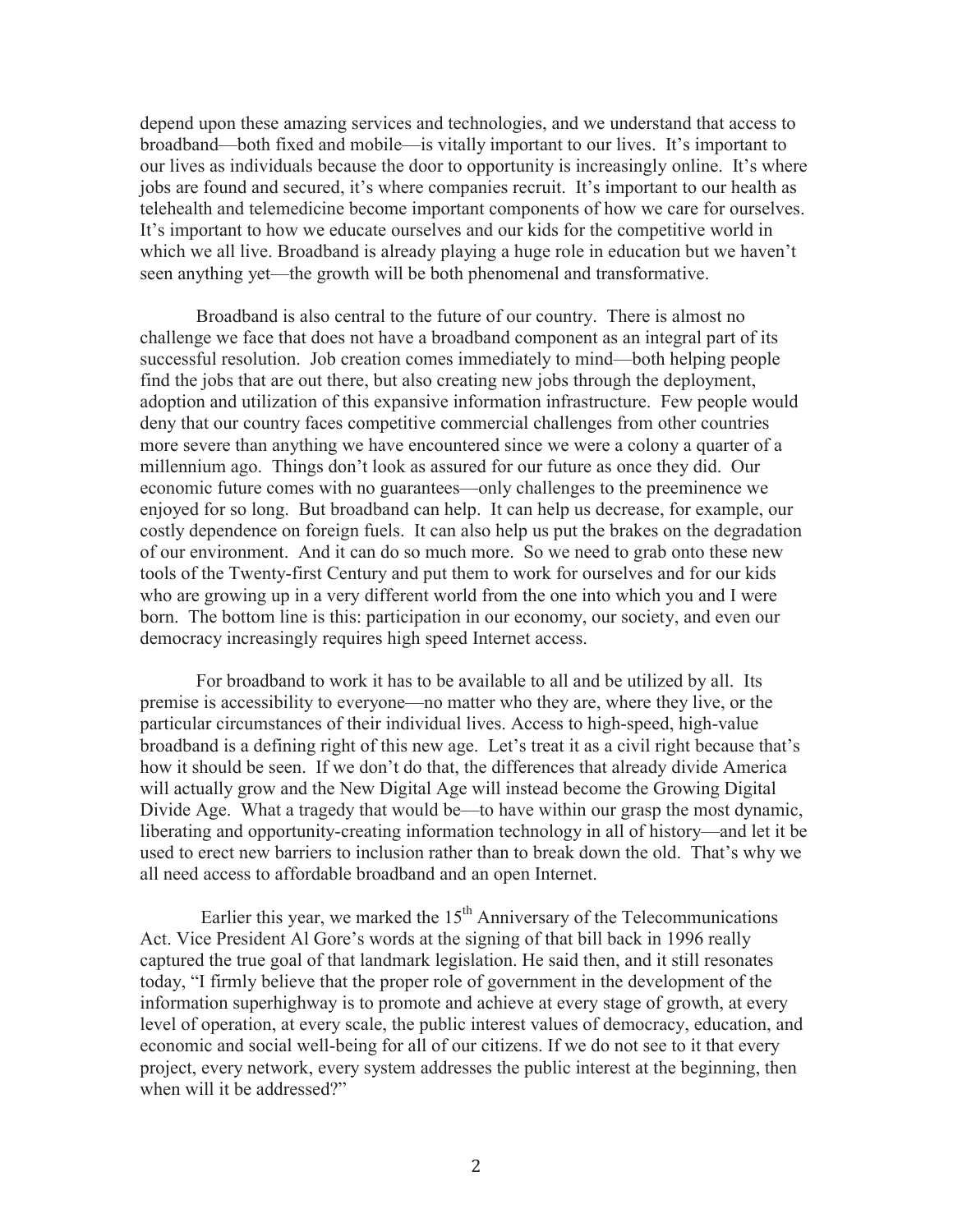The people I see in this audience today have been leading the way to make that vision a reality, by ensuring that the 54 million Americans with disabilities can share in the benefits of the Digital Age. New technologies and new media certainly hold great promise—but optimism alone doesn't get the job done. Hard work gets it done. You are doing that work. Our job at the FCC is to help ensure that every American with a disability has access to functionally equivalent communications services—a mandate that, if it's going to work, must evolve as rapidly as the technological innovation we see going on all around us.

That is why I was so thrilled to be in the White House watching President Obama sign the Twenty-First Century Communications and Video Accessibility Act into law last October. Thanks to your tireless advocacy and to true champions on Capitol Hill including my friends Congressman Ed Markey, Congressman Henry Waxman, Senator Jay Rockefeller and Senator Mark Pryor, this sweeping piece of communications and civil rights legislation is now the law of the land, and it's going to make a world of difference. The statute tasks the FCC with quick and far-reaching action to expand opportunity for persons with disabilities. And I am happy to report that the FCC is hard at work following up to implement the mandates of this historic legislation.

Allow me to share with you some of the areas where we've already started moving forward:

- · Two months ago, we announced the creation of a two-year pilot program to get the Deaf-Blind Equipment Distribution Program up-and-running. The Twenty-first Century Act allocated \$10 million annually from the TRS fund for this nationwide effort. The goal here is to make communications technologies and services accessible to low-income individuals who are deaf-blind.
- The FCC has issued a Notice of Proposed Rulemaking to implement the express mandate of Congress to reinstate and modify the video description rules that were originally adopted by the Commission in 2000. Video description, which provides important—sometimes essential—information that is otherwise conveyed to the viewing audience only visually, makes video programming more accessible to the blind and visually impaired. Some broadcasters have provided this service of their own accord since the Commission's rules were overturned in court more than a decade ago, and I salute those that have done so for their leadership. The requirements of the new law will greatly expand the amount of programming that is video-described. The Commission must take action to reinstate video description rules before the end of the year to meet Congress' deadline. You know, sometimes there is just no substitute for a good deadline!
- The Commission is also working to craft rules that ensure that persons with disabilities are able fully to use advanced communications services, equipment and networks. This hard-won requirement of accessibility was first enshrined in Section 255 of the 1996 Act, and even before passage of the Twenty-First Century Act the current Commission was already digging into some of these issues, in particular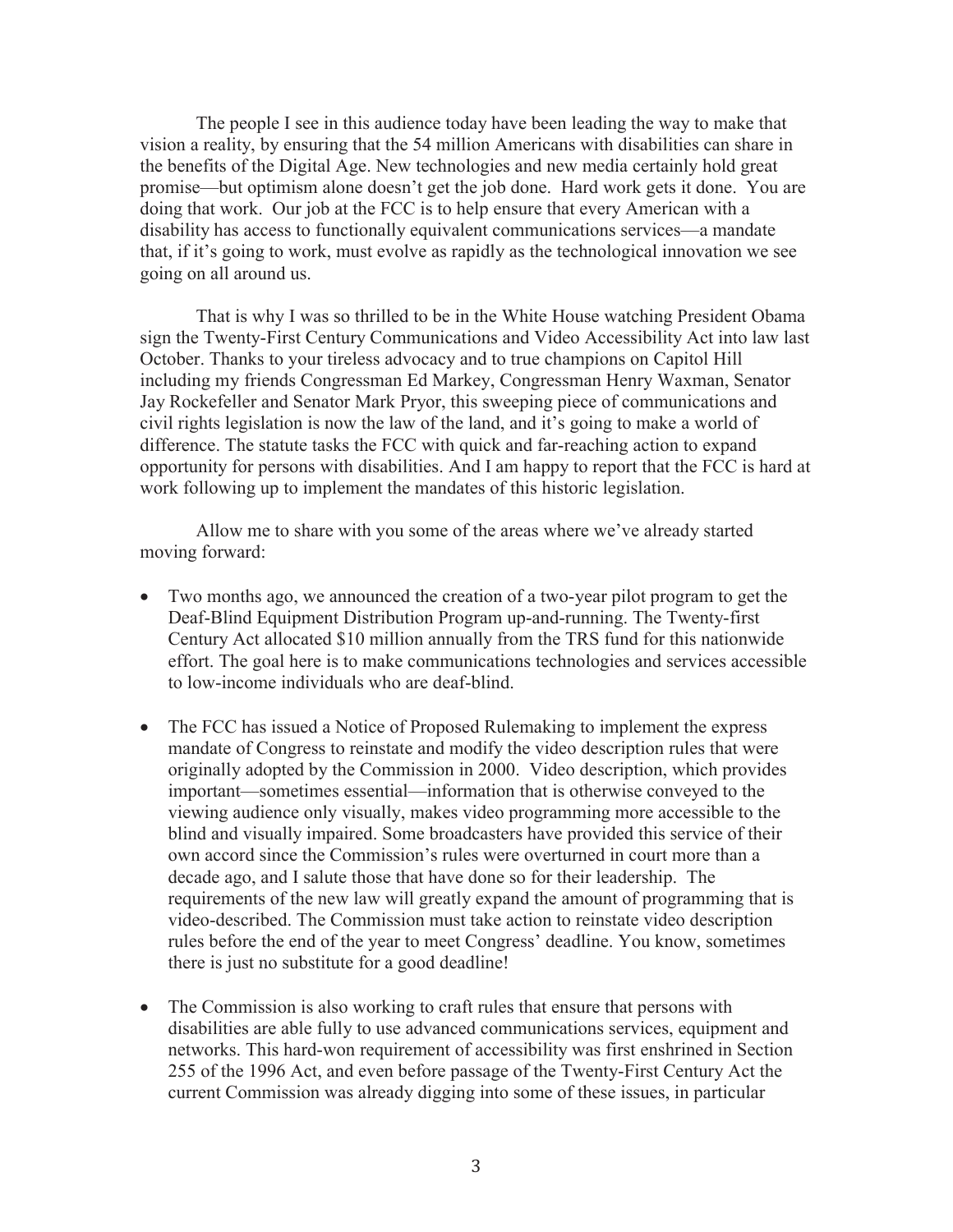focusing on the need to expand disability access to wireless telecommunications. But now the Commission has the express statutory mandate to expand that requirement beyond traditional telecommunications services like voice telephony and into the world of advanced offerings like the mobile devices that so many of us use to go online, watch video, send text messages—and, sometimes, even to make a plain old telephone call, too!

- Two advisory committees have been set up by the new law—the Video Programming Accessibility Advisory Committee and the Emergency Access Advisory Committee—and they have been meeting regularly and working toward issuing recommendations for FCC action:
	- o The Emergency Access Advisory Committee, for its part, has already completed a national survey of persons with disabilities regarding emergency calling. We look forward to its recommendations about what policies and practices we can put in place to achieve equal access to emergency services for individuals with disabilities as we migrate to Next Generation 911 that will be capable of receiving emergency calls via voice, text, and video.
	- o And the Video Programming Accessibility Advisory Committee is developing recommendations on a host of critical issues central to the new law: closed captioning of Internet programming previously captioned on television; video description of television programming; accessible emergency information for people with vision disabilities; compatibility of accessibility features and new video programming devices; and accessible user interfaces on video programming devices.

I know many of you here today were instrumental in getting this legislation passed in the first place. You did a great job! And now that the action has shifted over to the FCC, you have brought your talents to the advisory Committees and have already given us valuable comment on our proposed rules. I can tell you this for sure: the successful implementation of the law requires that we continue this close and ongoing collaboration with you. So I encourage you to continue to participate actively as these proceedings move forward at the FCC. It's important for this particular law. And it's important for all the things we can do together in the years ahead. As my old boss Senator Fritz Hollings often cautioned: decisions made without you are usually decisions against you.

The FCC needs to be constantly vigilant that we are holding up our end of this bargain, too. During my years at the Commission, I have tried to open our doors to the full panoply of American stakeholders, so that the Commission isn't just hearing from the biggest business interests with their armies of lawyers and lobbyists, but also from consumers and citizens who are the overwhelming majority of folks who must live with the consequences of what we do in Washington. There will always be more work to be done on this outreach score, but I believe our current Commission has made important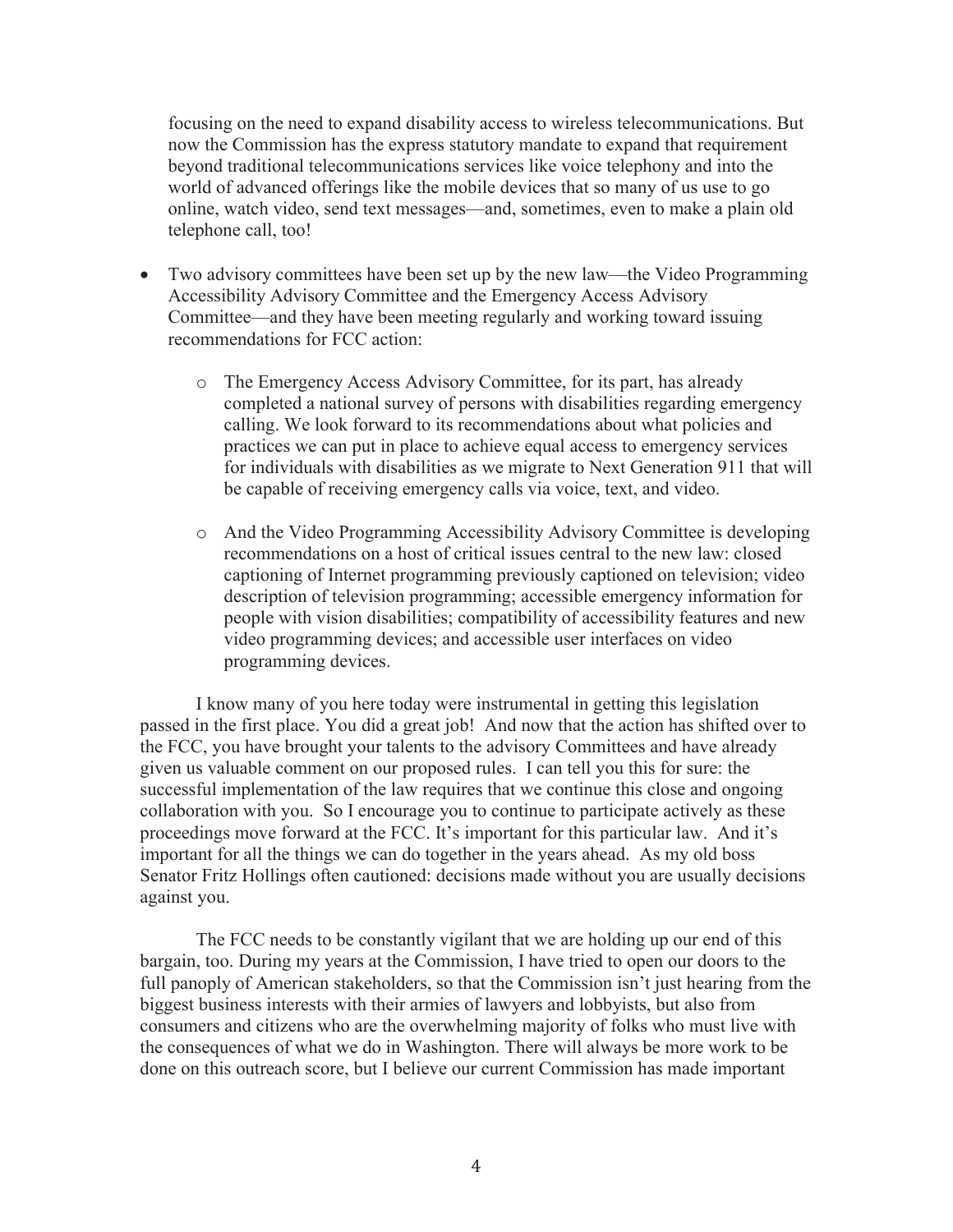strides in this area, and I'm excited to see the level of collaboration we are engaging in with the disabilities communities.

We need to hear from you not just on the items related to implementation of the Twenty-first Century Act, but to sustain a dialogue across the whole wide range of telecommunications and media issues before the FCC. For example, in the coming months, the Commission is going to be very focused on reform of our Universal Service programs. looking to tackle not only challenges hindering the deployment of broadband networks but also the barriers that stand in the way of millions of Americans adopting broadband service in their homes. As many as one-third of the American people have not adopted high-speed broadband at home—and we know the disparities are even starker for Americans with disabilities, with one recent survey showing that only 54% of Americans with disabilities use the Internet. And we know too that unemployment rates are much higher among the disabled. These are exactly the kind of underserved populations that the Lifeline program—which provides discounted phone service to low-income households—is designed to assist. As we work to reorient this program to support broadband and to provide the services every American needs to be competitive in the Twenty-first Century, we need your ongoing input so that we can maximize the benefits for the disabilities communities.

We also need your valuable input as the Commission works to strengthen the VRS program. This program has been a critical communications link for the deaf and hard of hearing and we cannot allow abuses that we know exist in the program to threaten its long-term viability. The Commission has made some tough decisions and has more on its plate. I am committed to moving forward with reform of the program in a way that protects the interests of consumers who rely on VRS every day to reach their colleagues, friends, and loved ones.

Finally, allow me to address something we need to think more about in the context of our changing communications landscape. We have a stark small "d" democratic challenge to overcome as we move into a new era of communications with one another to ensure that we all have accessibility to a dynamic, information-laden media. .Here I am talking about accessibility to a robust media for *all* Americans—you, me and 310,000,000 others. This is about traditional media—radio, television, cable and newspapers. And it is about broadband, too. This is about broadband, too. It is about fostering a broad information infrastructure to guarantee the flow of news and information throughout the land. Ensuring that every American has access to local news and information is the premise and prerequisite of democracy. Our future depends upon an informed citizenry and the widest possible dissemination of news and information to fuel the nation's conversation with itself. While at first glance you may think this goes beyond your issues—it doesn't. It impacts them directly. How the issues you personally deem most important are covered and treated by the media makes all the difference on how those issues will fare in the court of public opinion and in the councils of power. If you're happy about how our current media system is handling your issues, you need not listen to the rest of my remarks. But if you think your top issues might benefit from a little more diverse coverage, a little more local flavor, and a little more competition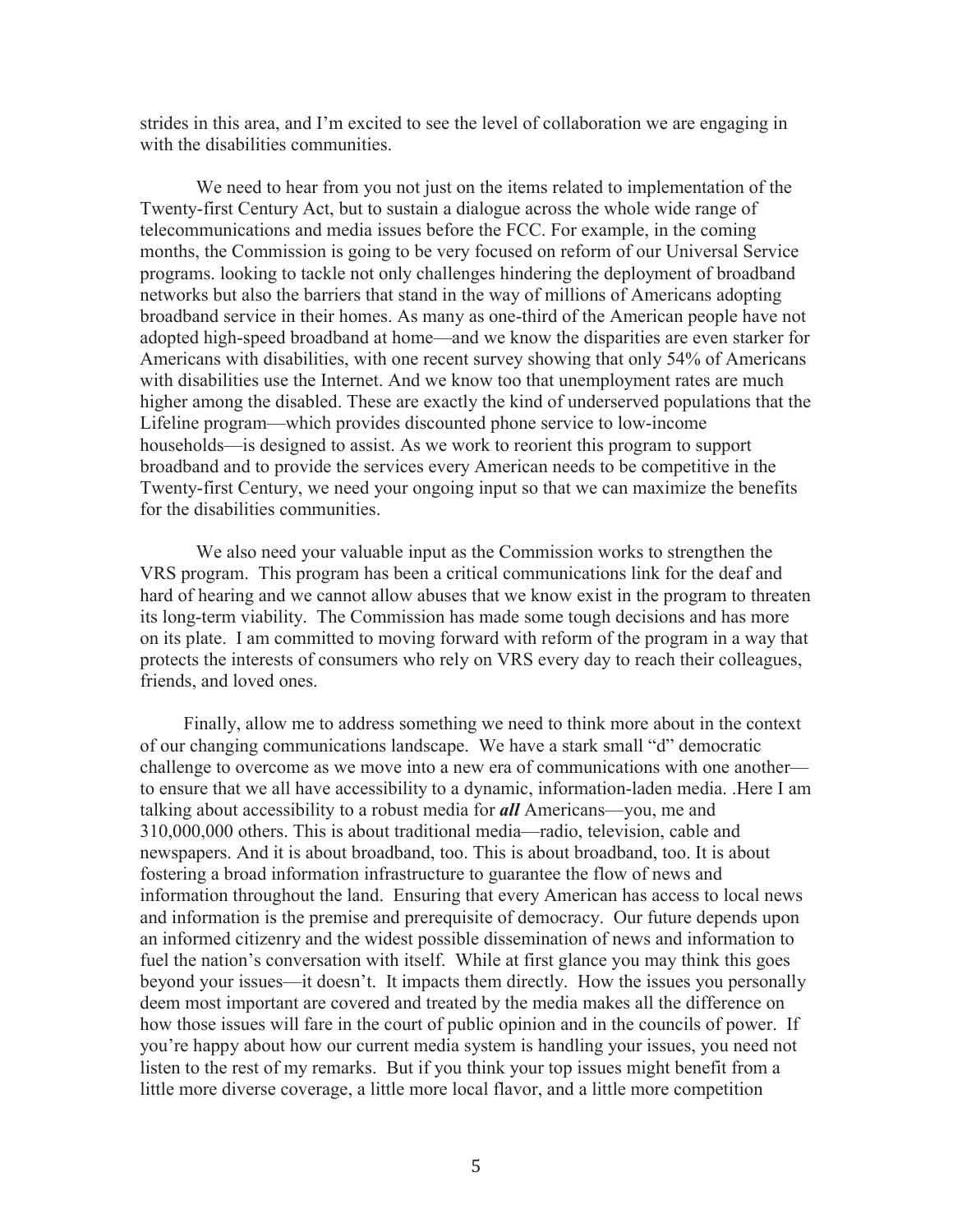within the media industry, then you need to put media up their toward the top of your major issue concerns.

This conversation about the future of the media must, of course, include Americans with disabilities, who need access to their local news to be fully participating members of our communities. With respect to closed captioning, we've certainly seen some progress in the more than twenty years since the Television Decoder Circuitry Act that brought closed captioning to television sets and fifteen years since the 1996 Act extended closed captioning to nearly all television programming. But that was 15 years ago and there are still some serious gaps and it is high time that the Commission revisit our rules in this area. For example, generating captions based on the teleprompter text in a nightly newscast guarantees that deaf and hard of hearing individuals will miss breaking news, weather updates, and live field interviews. Viewing habits and programming schedules have changed since captioning rules were originally adopted more than a decade ago and the exemptions that were provided now encompass critical programming like early morning newscasts. These are some of the basic things the FCC can and should do to ensure that deaf and hard of hearing Americans have access to local news programming.

But, like I said, America's media shortfall affects every citizen in the land. We just have to make sure that good, in-depth, hard-hitting news and information are available through our media. There is no doubt that many Americans are increasingly accessing news and information via the Internet—whether it's reading the newspaper digitally, watching a news station video online, accessing various blogs, or using a news aggregator to pick out the information they are looking for. The Internet has huge potential here—if we're smart about it and keep it open. Indeed, there may be no greater benefit that broadband can deliver than its ability to help inform our civic dialogue and stimulate citizen engagement in our democracy. But facing up to its challenges is also our public responsibility. We don't think about this nearly often enough.

But we cannot put our heads in the digital sand and assume that in-depth news and accountability journalism will magically appear online while it has been disappearing in our traditional media. We all know, I think, that thousands of journalists are walking the street in search of a job rather than walking the beat in search of a story, and that hundreds of newsrooms have been shuttered or put on starvation diets. Investigative journalism is on the endangered species list. I won't go into the reasons why in great detail here, but the short version is an undisciplined era of rampant private sector speculation and consolidation that shrank news production. And this consolidation process was aided and abetted by successive Federal Communications Commissions that encouraged it all, blessed it all, and walked willingly away from their public interest responsibilities. The newspaper and the TV newsroom still produce probably more than 90% of the news we get—even the news we read online—it's just that there's so much less of it—so much less in-depth reporting, so much less accountability journalism, so few reporters in state capitals and fewer bureaus around the world compared with what used to be.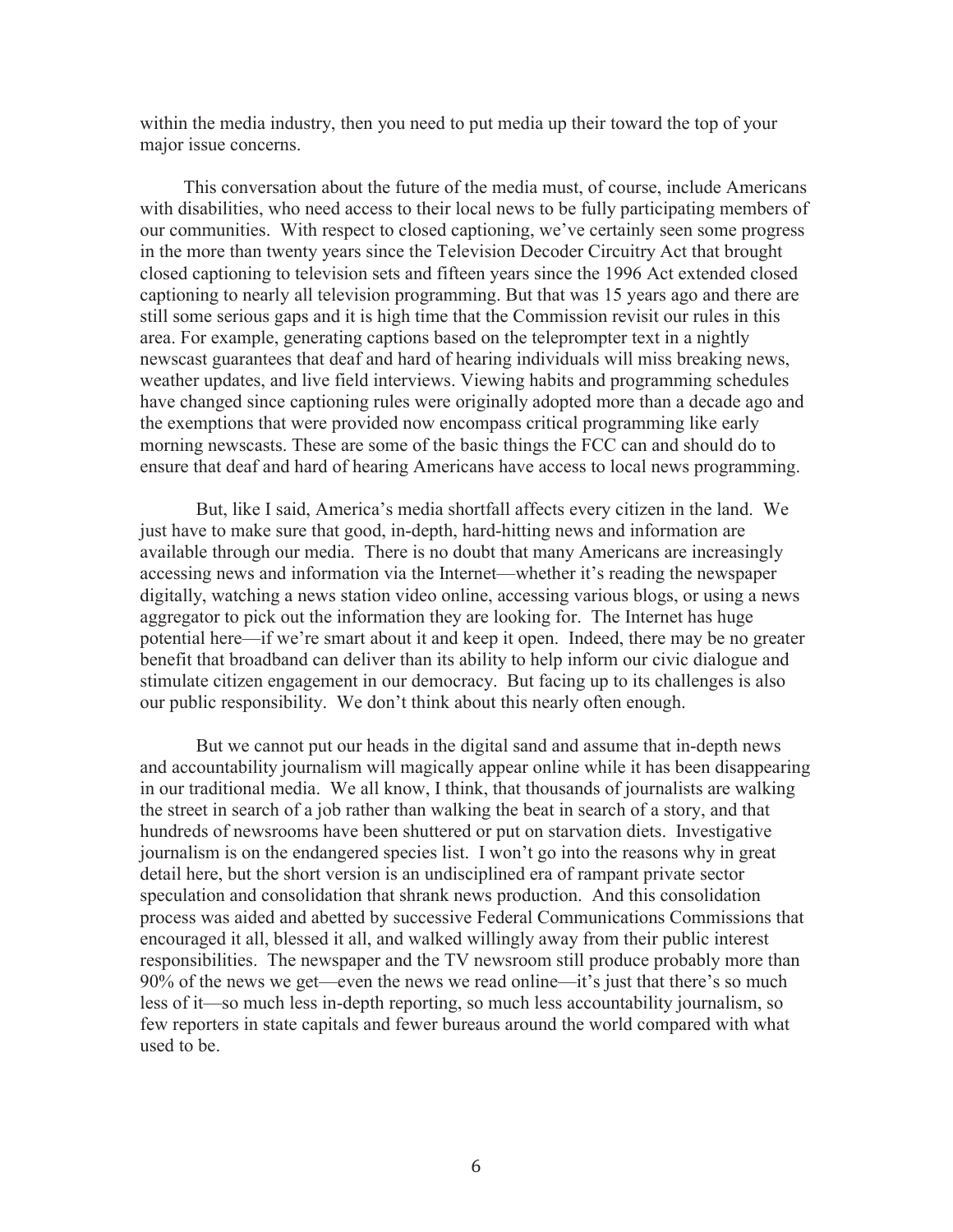Unless we fix the problems facing traditional news outlets, today's problems in journalism will only continue, and inevitably get worse, in the broadband world of tomorrow. Right now I don't see the model, the mass or the momentum in new media to fill the void that has eviscerated traditional media. And we don't have the time to wait for something that may never occur. We just have to find ways now to ensure that American citizens have access to a worthy media by reasserting public interest values for traditional broadcast media and taking other steps that I will be happy to talk about to make sure the digital world is able to realize its huge potential to nourish our democratic dialogue. And we need to be especially vigilant that we don't allow the dynamic, opportunity-creating potential of broadband and the Internet to travel down the same road of consolidation and too much control by too few companies that inflicted so much damage on traditional media. Will we be smart enough to do this? I don't know. So far the signs are not particularly encouraging. And so much is at stake.

One more thought in this regard. We all remember that famous quote from Thomas Jefferson who, when talking about newspapers—the information infrastructure, the broadband, of his time—said that, if given the choice, he would prefer newspapers without government over a government without newspapers. But that wasn't all he said. Jefferson went on to say, "But I should mean that every man should receive those papers, and be capable of reading them." At this critical juncture two hundred years later we would be wise to heed that advice. That is why we all need to be supporters of what are called the new literacies—digital literacy, media literacy and news literacy. Your leadership understands how crucial it is that meaningful support be given to educate our citizens about how important this is to their futures and that they must learn how to navigate the awesome power of the Internet. It's crucial that, with the proliferation of websites, our young people—and us elders, too—can distinguish between trustworthy and not-so-trusty places on the Net and that we provide our young citizens the education they need to use—and avoid being misused by—our media ecosystem. These are the kinds of things we need to be doing now, not only to instill the importance of quality journalism and to find ways to support its creation, but to strengthen our democracy through a citizenry armed with the news and information it needs to make informed decisions about the future of our country.

So, put all the things together that I've talked about this morning and I think we'll agree—there's a lot to do. A whole lot to do before every American shares in the benefits of advanced telecommunications and world-class media that can open the doors to a better future. I am proud to have travelled this far down the road with you, but we all realize there are so many more steps we need to take together for all people with disabilities—and indeed for all Americans—who want to be, need to be and indeed deserve to be, fully participating, mainstream citizens in our society. If we pull together—if you continue and even expand your cooperation with other affected communities and build effective alliances with them, with business and with government—if you stay vigilant as new technologies develop—and if you keep pushing, really pushing, at the public policy level, we can meet and master all these challenges.

As many of you know, I am completing my time at the Commission this year. But